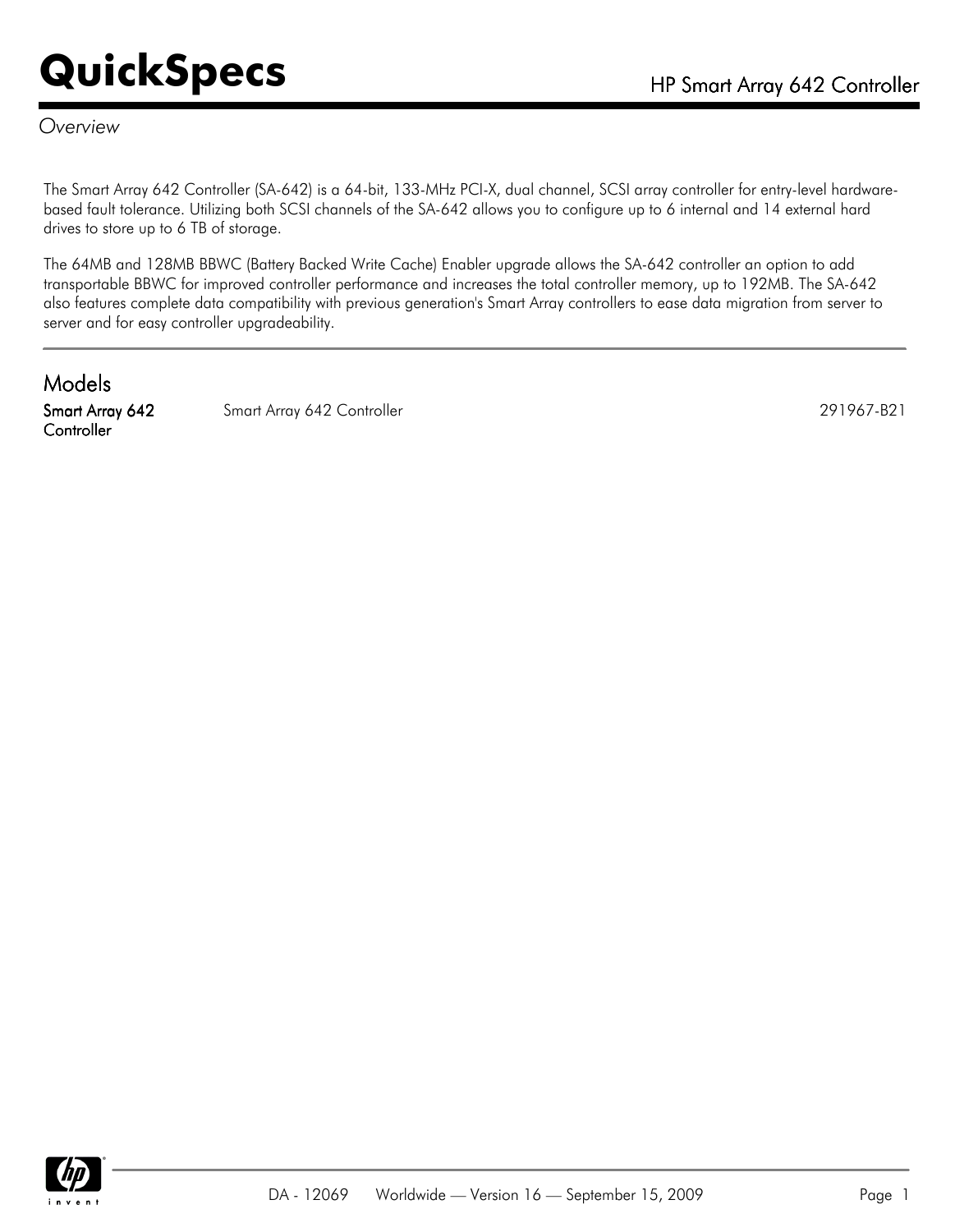#### *Standard Features*

| The Smart Array<br>Advantage         | HP's innovative design and integration work of the Smart Array family of products creates customer value<br>that is unmatched in the industry. Use of Smart Array products across multiple applications results in a<br>much lower Total Cost of Ownership (TCO) than any other server storage RAID product. The HP Smart<br>Array family brings an unparalleled return on investment through:<br>Data Compatibility among all models of Smart Array controllers allows simple and easy upgrades any<br>time needs for higher performance, capacity, and availability increase. Even successive generations of<br>Smart Array controllers understand the data format of other Smart Array Controllers.<br>Consistent Configuration and Management Tools. All Smart Array products utilize a standard set of<br>management and utility software. These tools minimize Total Cost of Ownership (TCO) by reducing<br>training requirements and technical expertise necessary to install and maintain the HP server storage.<br>Universal Hard Drive form factor is for use across multiple HP servers, disk enclosures and storage<br>systems. With compatibility across many enterprise platforms, you are free to deploy and re-deploy these<br>drives to quickly deliver increased storage capacity, migrate data between systems, and easily manage<br>spare drives.<br>Pre-Failure Warranty means HP Insight Manager not only reports when a drive is going to fail but allows<br>replacement of failing drives prior to actual failure. For complete details, consult the HP Support Center<br>or refer to your HP Server documentation. |  |
|--------------------------------------|---------------------------------------------------------------------------------------------------------------------------------------------------------------------------------------------------------------------------------------------------------------------------------------------------------------------------------------------------------------------------------------------------------------------------------------------------------------------------------------------------------------------------------------------------------------------------------------------------------------------------------------------------------------------------------------------------------------------------------------------------------------------------------------------------------------------------------------------------------------------------------------------------------------------------------------------------------------------------------------------------------------------------------------------------------------------------------------------------------------------------------------------------------------------------------------------------------------------------------------------------------------------------------------------------------------------------------------------------------------------------------------------------------------------------------------------------------------------------------------------------------------------------------------------------------------------------------------------------------------------------------------------|--|
| <b>Key Features</b>                  | Compatibility with all Ultra320, Ultra3 and Ultra2 LVD family products. In addition, a seamless<br>upgrade to next generation HP high performance and high capacity mainstream Ultra320 Smart<br>Array controllers.<br>• Recovery ROM protects against a ROM corruption.<br>• Ultra320 SCSI technology delivers high performance and data bandwidth up to 320-MB/s<br>bandwidth per channel.<br>• Modular, easy-to-upgrade design lets you optimize performance as needed with the 64MB and<br>128MB BBWC Enabler, from 64-MB of memory for RAID and read cache to up to 128-MB of<br>BBWC.<br>• Mix-and-match LVD SCSI compatibility protects your investments and lets you deploy drives as<br>needed.<br>• Software consistency among all Smart Array family products: Array Configuration Utility, Insight<br>Manager (CIM), Array Diagnostic Utility (ADU) and SmartStart.<br>• 64-bit, 133-MHz PCI-X interface boosts bandwidth above 1B/s burst transfer rate over PCI-X bus.<br>• 64-bit memory addressing supports servers with greater than 4 GB of memory.<br>• 64-MB memory optimizes performance and data throughput.<br>NOTE: 64 MB of DDR memory used for RAID and read cache.                                                                                                                                                                                                                                                                                                                                                                                                                                               |  |
| <b>Online Management</b><br>Features | <b>Online Capacity Expansion</b><br>Online RAID Level Migration<br>Online Stripe Size Migration<br>Online Spares (Global)<br>User Selectable Expand and Rebuild Priority                                                                                                                                                                                                                                                                                                                                                                                                                                                                                                                                                                                                                                                                                                                                                                                                                                                                                                                                                                                                                                                                                                                                                                                                                                                                                                                                                                                                                                                                    |  |
| Channels                             | Dual Channel: Provides the ability to support up to 20 (6 internal, 14 external) drives or 6.0 TB                                                                                                                                                                                                                                                                                                                                                                                                                                                                                                                                                                                                                                                                                                                                                                                                                                                                                                                                                                                                                                                                                                                                                                                                                                                                                                                                                                                                                                                                                                                                           |  |

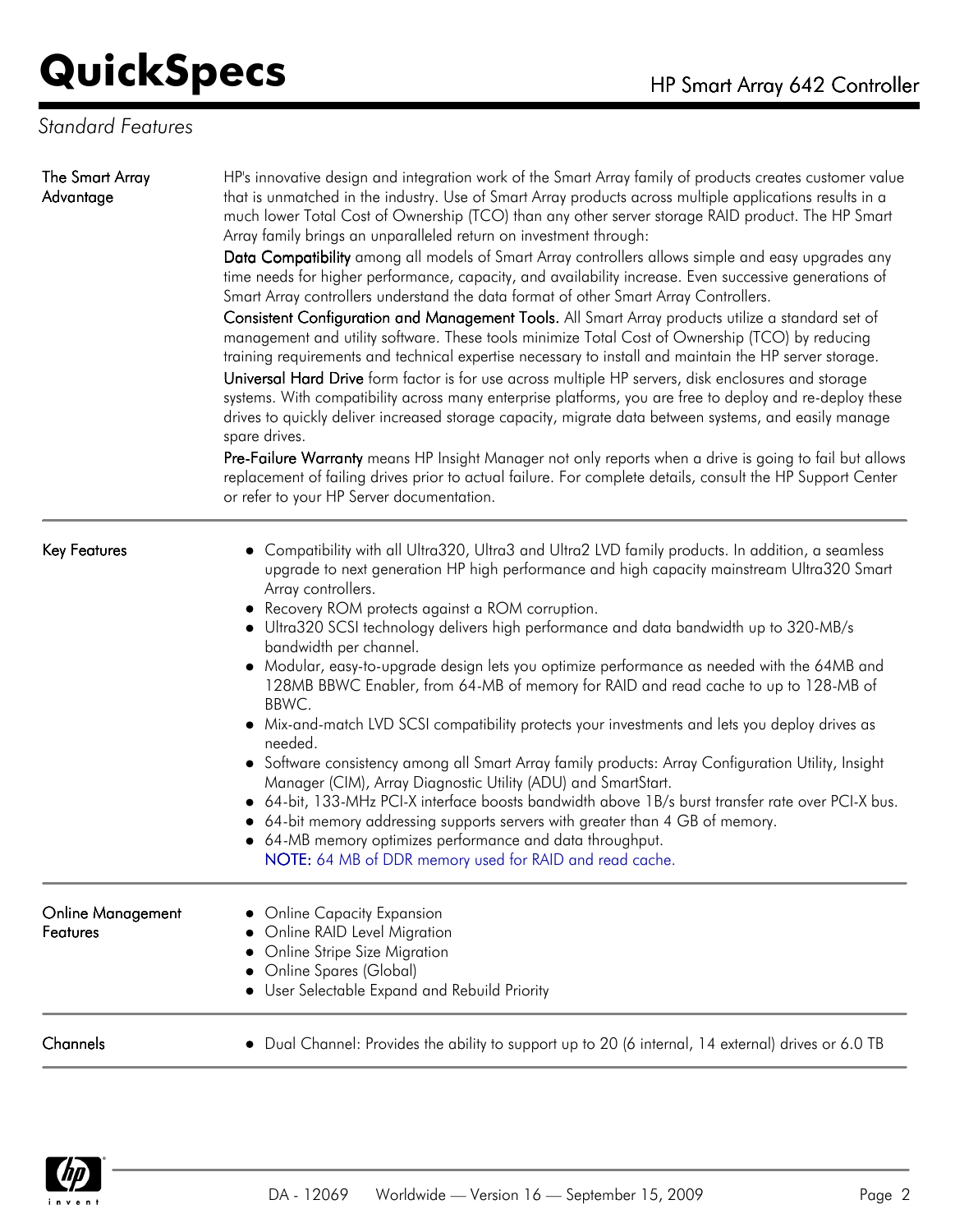| <b>Standard Features</b>                                                       |                                                                                                                                                                                                                                                                                                                                                                                                                                                                                                                                                                                                                                                        |  |
|--------------------------------------------------------------------------------|--------------------------------------------------------------------------------------------------------------------------------------------------------------------------------------------------------------------------------------------------------------------------------------------------------------------------------------------------------------------------------------------------------------------------------------------------------------------------------------------------------------------------------------------------------------------------------------------------------------------------------------------------------|--|
| Key Features for 64MB<br><b>BBWC</b> (Battery-Backed<br>Write Cache) Enabler   | • Battery-backed Cache protects cached data in the event of a power outage, server failure or<br>controller failure.<br>• 72 hours of battery charge protects the data for an entire weekend.<br>3 years of battery life.<br>• Modular, easy-to-upgrade design lets you optimize performance as needed with the 64MB BBWC<br>Enabler, from 64-MB of memory for RAID and read cache to 128-MB of memory for RAID, read<br>cache, and BBWC.                                                                                                                                                                                                              |  |
| Key Features for 128-MB<br><b>BBWC</b> (Battery-Backed<br>Write Cache) Enabler | The 128MB BBWC Enabler is a transportable 128MB battery module increasing the total memory of the<br>controller to 192MB for RAID, read cache, and BBWC. The transportability of the battery memory<br>module protects the write cache data from unexpected power loss, system board failure, or controller<br>board failure. Data retained in the write cache will be protected for up to 72 hours, allowing time to<br>restore power, or transport the module to a functioning system board or array controller. The modular<br>design of the battery memory module is transportable between the Smart Array 641 and Smart Array 642<br>controllers. |  |
|                                                                                | 128MB BBWC (Battery Backed Write Cache) Enabler allows the 642 controllers an option to add<br>transportable BBWC for improved controller performance and increases the total controller memory to<br>192MB.                                                                                                                                                                                                                                                                                                                                                                                                                                           |  |
| <b>Data Compatibility</b>                                                      | Data compatibility among all models of Smart Array Controllers means customers can instantly upgrade<br>their Smart Array products to get to higher performance, capacity and availability. Unlike competitive<br>products, successive generations of Smart Array products understand the data format of other Smart<br>Array controllers, providing investment protection for your HP storage solution.                                                                                                                                                                                                                                               |  |
| Performance                                                                    | HP's High Performance Architecture sets new boundaries of industry performance expectations!<br>· Ultra320 SCSI (320 MB/s bandwidth) per channel<br>High-performance 64-bit architecture<br>• 64-bit, 133-MHz PCI-X bus (1033 MB/s bandwidth)                                                                                                                                                                                                                                                                                                                                                                                                          |  |
| Capacity                                                                       | Given the internal server storage need for rapid capacity expansion, the SA-642 offers:<br>• Dual SCSI channels support up to 20 (6 internal, 14 external) disk drives<br>Up to 6.0TB of storage per PCI slot                                                                                                                                                                                                                                                                                                                                                                                                                                          |  |
| Availability                                                                   | Provides increased server uptime by providing advanced storage functionality:<br>• Online RAID Level Migration (between any RAID level)<br><b>Online Capacity Expansion</b><br>Logical Drive Capacity Extension<br>Global Online Spare<br>Pre-Failure Warranty                                                                                                                                                                                                                                                                                                                                                                                         |  |

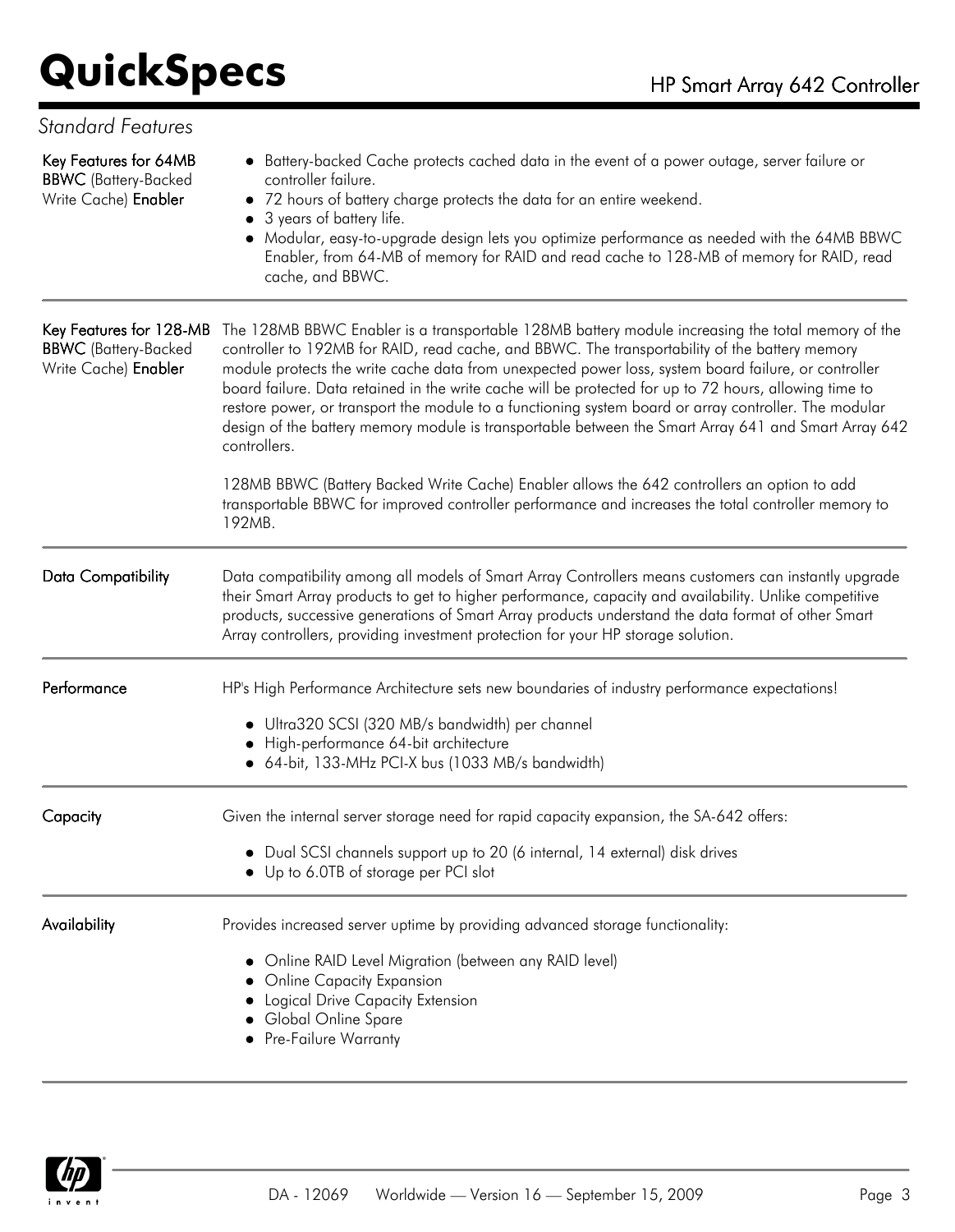#### *Standard Features*

Fault Prevention The following features offer detection of possible failures before they occur, allowing preventive action to be taken: S.M.A.R.T.: Self Monitoring Analysis and Reporting Technology first developed at Compaq detects possible hard disk failure before it occurs, allowing replacement of the component before failure occurs. Drive Parameter Tracking monitors drive operational parameters, predicting failure and notifying the administrator. Dynamic Sector Repairing continually performs background surface scans on the hard disk drives during inactive periods and automatically remaps bad sectors, ensuring data integrity. Smart Array Cache Tracking monitors integrity of controller cache, allowing pre-failure preventative maintenance. Environment Tracking for External Storage System: Monitors fan speed and cabinet temperature of ProLiant Storage System and newer HP storage enclosures. Fault Tolerance Keeps data available and server running while a failed drive is being replaced; several fault tolerance configurations are supported including: Distributed Data Guarding (RAID 5): This allocates parity data across multiple drives and allows simultaneous write operations. It is recommended for up to 14 hard drives.  $\bullet$  Drive Mirroring (RAID 1, 1+0): This allocates half of the drive array to data and the other half to mirrored data, providing two copies of every file. It is a high-performance RAID. Fault Recovery Minimizes downtime, reconstructs data, and facilitates a quick recovery from drive failure • Recovery ROM: This new feature provides a unique redundancy feature that protects from a ROM image corruption. A new version of firmware can be flashed to the ROM while the controller maintains the last known working version of firmware. If the firmware becomes corrupt, the controller will revert back to the previous version of firmware and continue operating. This reduces the risk of flashing firmware to the controller. On-Line Spares: Up to two spare drives can be installed prior to drive failure. If a failure occurs, recovery begins with an On-Line Spare and data is reconstructed automatically. NOTE: On-Line Spares can only be used with RAID level 1, 1+0, and 5. Ease of Use Consistency and Upgradeability make the Smart Array family unique in the industry: GUI based configuration, management and diagnostic software tools Common data format between generations of products

Data migration between servers and external storage enclosures

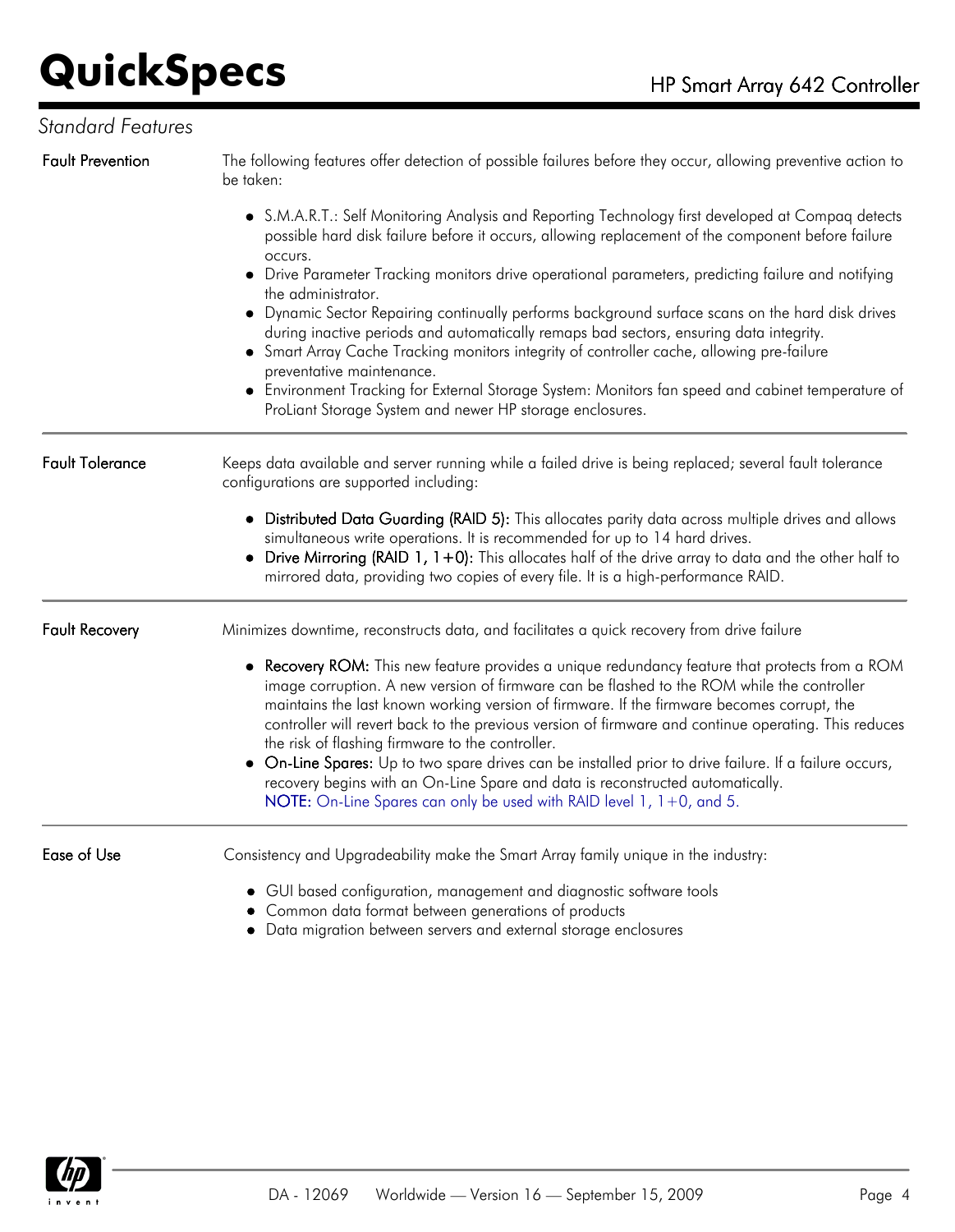### *Compatibility*

| <b>Servers Compatibility</b> | For up to date compatibility, please see the following URL for complete Smart Array 642 Controller<br>compatibility and support information:<br>http://h18006.www1.hp.com/products/servers/proliantstorage/arraycontrollers/index.html                                                                                                                                                                                                                                                                                                                                                                                                                                                                                                                                    |
|------------------------------|---------------------------------------------------------------------------------------------------------------------------------------------------------------------------------------------------------------------------------------------------------------------------------------------------------------------------------------------------------------------------------------------------------------------------------------------------------------------------------------------------------------------------------------------------------------------------------------------------------------------------------------------------------------------------------------------------------------------------------------------------------------------------|
| <b>Operating Systems</b>     | Microsoft Windows Server<br>Microsoft Windows Server Hyper-V<br>Red Hat Enterprise Linux (RHEL)<br><b>SUSE Linux Enterprise Server (SLES)</b><br>Oracle Enterprise Linux (OEL)<br>Solaris 10 for x86/x64 based Systems<br><b>VMware</b>                                                                                                                                                                                                                                                                                                                                                                                                                                                                                                                                   |
|                              | For more information on HP's Certified and Supported ProLiant Servers for OS and Virtualization<br>Software and latest listing of software drivers available for your server and Smart Array RAID controller,<br>please visit our Support Matrix at: http://www.hp.com/go/ossupport<br>NOTE: For more Linux OS support & certification information, please visit:                                                                                                                                                                                                                                                                                                                                                                                                         |
|                              | • ProLiant & BladeSystem Server Linux matrix<br>http://h18004.www1.hp.com/products/servers/linux/<br>• Integrity & BladeSystem Server Linux matrix<br>http://h71028.www7.hp.com/enterprise/cache/321101-0-0-0-121.html                                                                                                                                                                                                                                                                                                                                                                                                                                                                                                                                                    |
| Software Suite               | All Smart Array products share a common set of configuration, management and diagnostic tools,<br>including Array Configuration Utility, Array Diagnostic Utility (ADU), and Insight Manager. This software<br>consistency of tools reduces the cost of training for each successive generation of product and takes<br>much of the guesswork out of troubleshooting field problems. These tools lower the total cost of<br>ownership by reducing training and technical expertise necessary to install and maintain the HP server<br>storage.                                                                                                                                                                                                                            |
|                              | Insight Manager<br>• Powerful server and server options/storage manager tool<br>• Monitors over 1200 server parameters<br>• Configuration/Diagnostic Utilities<br>• HP Array Configuration Utility (ACU)<br>Powerful Web based configuration utility for all Smart Array controllers<br>• Provides a graphical view of HP drive array configurations<br>• Allows for management of multiple arrays over a secure internet connection from anywhere in the<br>world<br>• Easy to use Wizards for configuration<br>• Runs online on Windows and NetWare<br>• HP Options ROM Configuration for Arrays (ORCA)<br>Rapid configuration during initial install of the OS<br>• HP Array Diagnostic Utility (ADU)<br>• Powerful diagnostic utility for all Smart Array controllers |

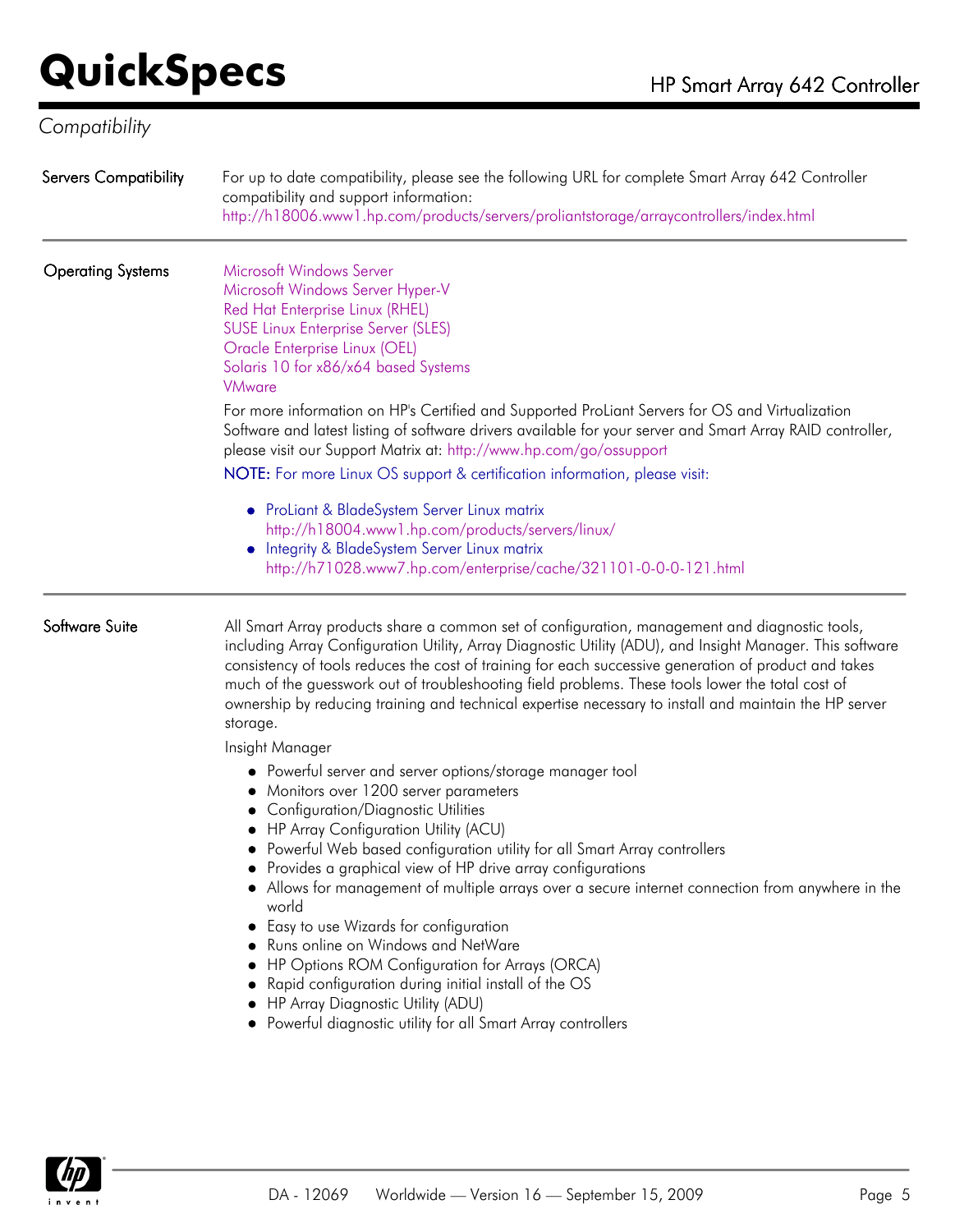### *Service and Support, HP Care Pack, and Warranty Information*

| Warranty                            | Maximum: The remaining warranty of the HP server product in which it is installed (to a maximum three-<br>year limited warranty)<br>Minimum: One-year, on-site limited warranty<br>Pre-Failure Warranty: Drives attached to the Smart Array Controller and monitored under Insight<br>Manager are supported by a Pre-Failure (replacement) Warranty. For complete details, consult the HP<br>Support Center or refer to your HP Server Documentation.                                                                                                                                                                                                                                                |
|-------------------------------------|------------------------------------------------------------------------------------------------------------------------------------------------------------------------------------------------------------------------------------------------------------------------------------------------------------------------------------------------------------------------------------------------------------------------------------------------------------------------------------------------------------------------------------------------------------------------------------------------------------------------------------------------------------------------------------------------------|
|                                     | Software Product Services Standalone telephone support<br>Rights to new license version<br>Media and documentation updates                                                                                                                                                                                                                                                                                                                                                                                                                                                                                                                                                                           |
| <b>Hardware Product</b><br>Services | Installation services<br>On-site maintenance (includes warranty support)<br>Response time upgrades during the warranty period<br>Post-warranty coverage<br>RAID setup and performance consulting via statement of work<br>For additional hardware installation and maintenance information, please refer to the URL:<br>http://www.hp.com/hps/hardware/                                                                                                                                                                                                                                                                                                                                              |
| <b>Warranty Upgrade</b><br>Options  | Response - Upgrade on-site response from next business day to same day 4 hours<br>Coverage - Extend hours of coverage from 9 hours x 5 days to 24 hours x 7 days<br>Duration - Select duration of coverage for a period of 1, 3, or 5 years                                                                                                                                                                                                                                                                                                                                                                                                                                                          |
|                                     | HP Care Pack Information HP Care Pack is defined as an upgrade to the product warranty attribute, available for a specific<br>duration and hours of coverage.<br>HP Care Pack is not available for less than the product's warranty duration.<br>HP Care Pack is available for sale anytime during the warranty period for most products, but the<br>commencement date will be the same as the Warranty Start Date (delivery date to end user customer).<br>Proof of purchase may be required.<br>HP Care Pack services are prepaid.<br>For additional HP Care Pack (hardware & software) information, as well as orderable part numbers,<br>please refer to the URL http://www.hp.com/hps/carepack/ |

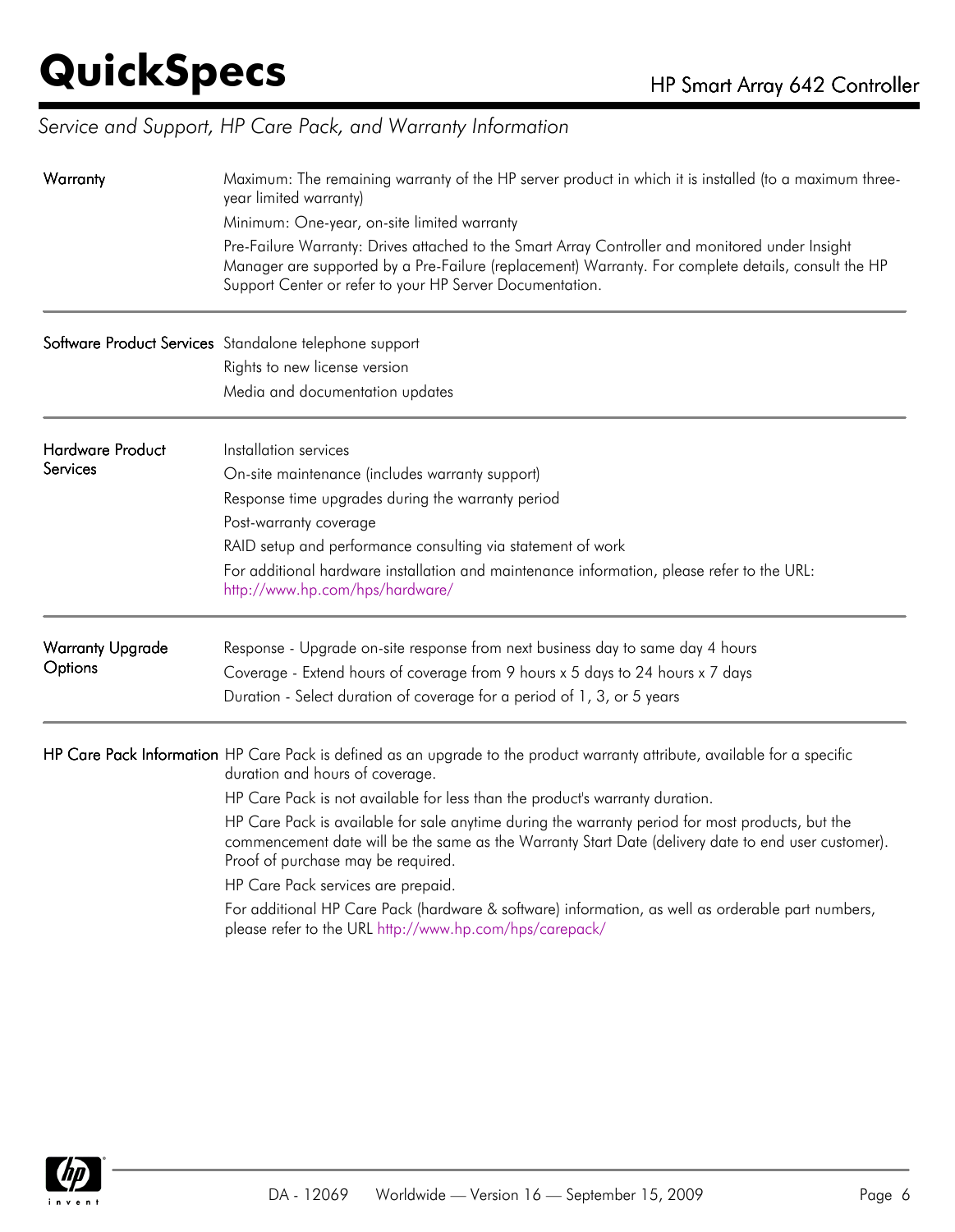#### *Related Options*

| NOTE: This is a list of supported options; note that some options may be discontinued. |                                                                                                                                                                                                                                       |            |  |
|----------------------------------------------------------------------------------------|---------------------------------------------------------------------------------------------------------------------------------------------------------------------------------------------------------------------------------------|------------|--|
| <b>Optional Upgrades</b>                                                               | 128-MB BBWC (Battery-Backed Write Cache) Enabler                                                                                                                                                                                      | 351580-B21 |  |
| <b>Hard Drives</b>                                                                     | 10,000 RPM Universal Hard Drive                                                                                                                                                                                                       |            |  |
|                                                                                        | HP 300GB U320 10K Universal HDD                                                                                                                                                                                                       | 350964-B22 |  |
|                                                                                        | HP 146GB U320 10K Universal HDD                                                                                                                                                                                                       | 286716-B22 |  |
|                                                                                        | HP 72GB U320 10K Universal HDD                                                                                                                                                                                                        | 286714-B22 |  |
|                                                                                        | 15,000 RPM Universal Hard Drive                                                                                                                                                                                                       |            |  |
|                                                                                        | HP 300GB U320 15K Universal HDD                                                                                                                                                                                                       | 411089-B22 |  |
|                                                                                        | HP 146GB U320 15K Universal HDD                                                                                                                                                                                                       | 347708-B22 |  |
|                                                                                        | HP 72GB U320 15K Universal HDD                                                                                                                                                                                                        | 286778-B22 |  |
|                                                                                        | HP 36GB U320 15K Universal HDD                                                                                                                                                                                                        | 286776-B22 |  |
| Universal Hot Plug Tape                                                                | HP StorageWorks DAT 40 SCSI Hot-plug Tape Drive (Carbon)                                                                                                                                                                              | Q1546A     |  |
| <b>Drives</b>                                                                          | HP StorageWorks DAT 72 SCSI Hot-plug Tape Drive (Carbon)                                                                                                                                                                              | Q1529A     |  |
| <b>Related Smart Array</b>                                                             | HP Smart Array 6i Controller                                                                                                                                                                                                          | N/A        |  |
| Products                                                                               | NOTE: The Smart Array 6i Controller ships integrated on several HP ProLiant servers.<br>Please see the Smart Array 6i Controller QuickSpecs for details at:<br>http://h18000.www1.hp.com/products/quickspecs/12030_div/12030_div.html |            |  |
|                                                                                        | HP Smart Array 6402/128 Controller                                                                                                                                                                                                    | 273915-B21 |  |
|                                                                                        | HP Smart Array 6404/256 Controller                                                                                                                                                                                                    | 273914-B21 |  |

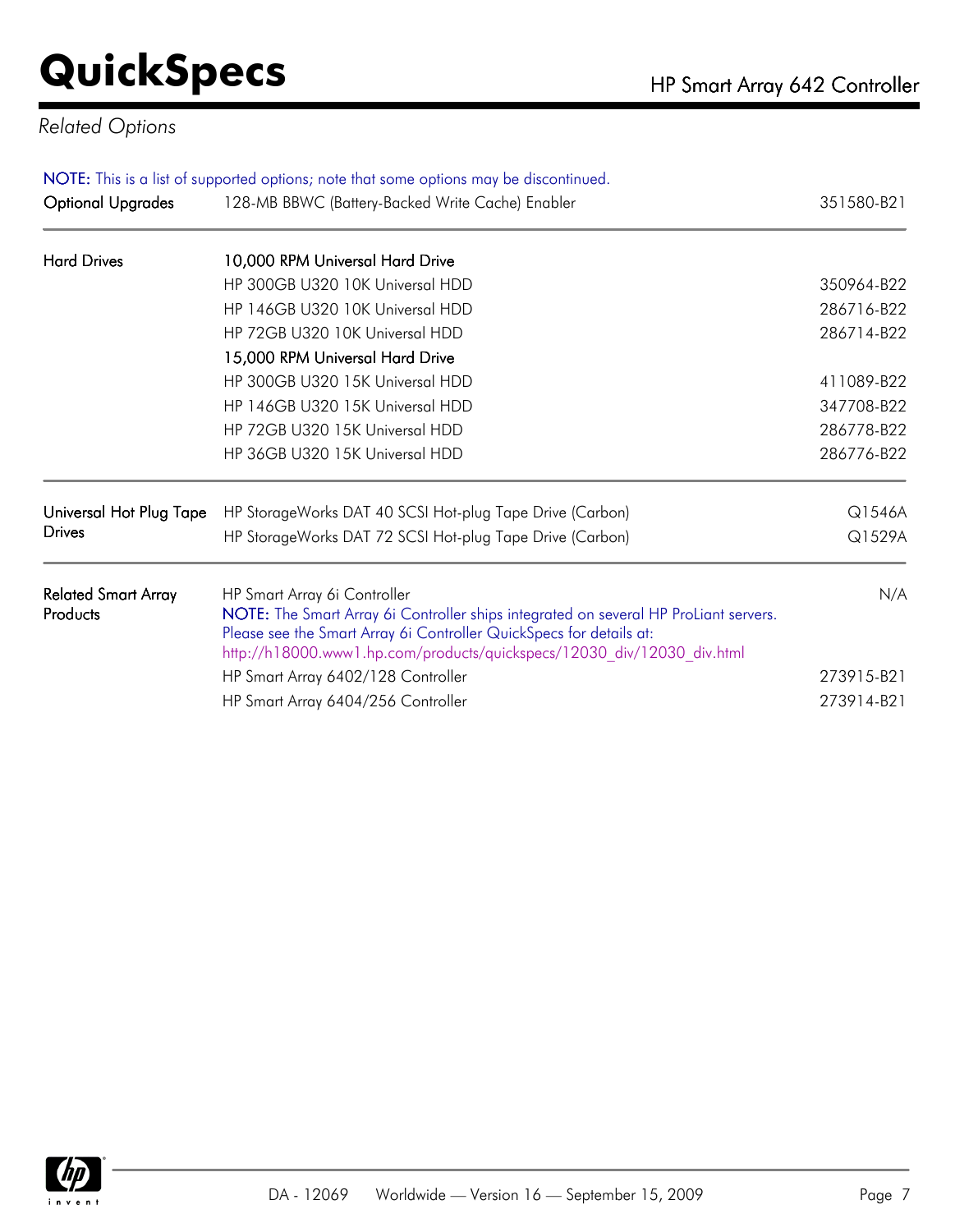### *Technical Specifications*

| <b>Dimensions</b>                                     | 12.3 x 4.2 x 0.6 in (31.24 x 10.7 x 1.5 cm)                                        |  |
|-------------------------------------------------------|------------------------------------------------------------------------------------|--|
| Protocol                                              | Ultra320 SCSI                                                                      |  |
| <b>SCSI Electrical Interface</b>                      | Low Voltage Differential (LVD)                                                     |  |
| <b>Drives Supported</b>                               | Up to 20 (6 internal and 14 external) Ultra320, Ultra3 and Ultra2 SCSI hard drives |  |
| 642                                                   | SCSI Port Connectors SA- One external one internal SCSI port                       |  |
| Data Transfer Method                                  | 64-Bit PCI bus-master                                                              |  |
| PCI Bus Speed                                         | 64-bit, 133-MHz PCI-X (1 GB/s maximum bandwidth)                                   |  |
| PCI                                                   | 3.3 volt CPI slot compatibility only                                               |  |
| <b>Simultaneous Drive</b><br><b>Transfer Channels</b> | Two                                                                                |  |
| <b>Channel Transfer Rate</b>                          | 640 MB/s total; 320 MB/s per channel                                               |  |
| Software upgradeable<br>Firmware                      | Yes                                                                                |  |
| <b>Cache Memory</b>                                   | 64 MB of DDR memory used for RAID and read cache                                   |  |
| <b>Logical Drives Supported</b>                       | 32                                                                                 |  |
| Maximum Capacity                                      | 6.0TB (20 x 300GB U320 SCSI Hard Drive)                                            |  |
| <b>Memory Addressing</b>                              | 64-bit, supporting servers memory greater than 4 GB                                |  |
| <b>RAID Support</b>                                   | RAID 5 (Distributed Data Guarding)                                                 |  |
|                                                       | RAID $1+0$ (Striping and Mirroring)                                                |  |
|                                                       | RAID 1 (Mirroring)                                                                 |  |
|                                                       | RAID 0 (Stripping)                                                                 |  |
| Upgradeable Firmware                                  | 2-MB Flashable ROM                                                                 |  |
| <b>Disk Drive and Enclosure</b><br>Protocol Support   | Ultra2, Ultra3, and Ultra320                                                       |  |

#### 64-MB BBWC Enabler

| $Dimensions$ ( $HxWxD$ ) | $3.5 \times 1.8 \times 0.54$ in $(8.89 \times 4.6 \times 1.37$ cm)                                   |
|--------------------------|------------------------------------------------------------------------------------------------------|
| Cache Memory             | 64 MB of DDR memory for RAID, read cache, and BBWC: ECC protection, battery-backed, and<br>removable |
| Cache Batteries          | Up to 3 days of battery life, removable for easy replacement                                         |

#### 128-MB BBWC Enabler

| $Dimensions$ ( $HxWxD$ ) | $3.5 \times 1.8 \times .54$ in $(8.89 \times 4.6 \times 1.37$ cm)                                     |
|--------------------------|-------------------------------------------------------------------------------------------------------|
| Cache Memory             | 128 MB of DDR memory for RAID, read cache, and BBWC: ECC protection, battery-backed, and<br>removable |
| Cache Batteries          | Up to 3 days of battery life, removable for easy replacement                                          |